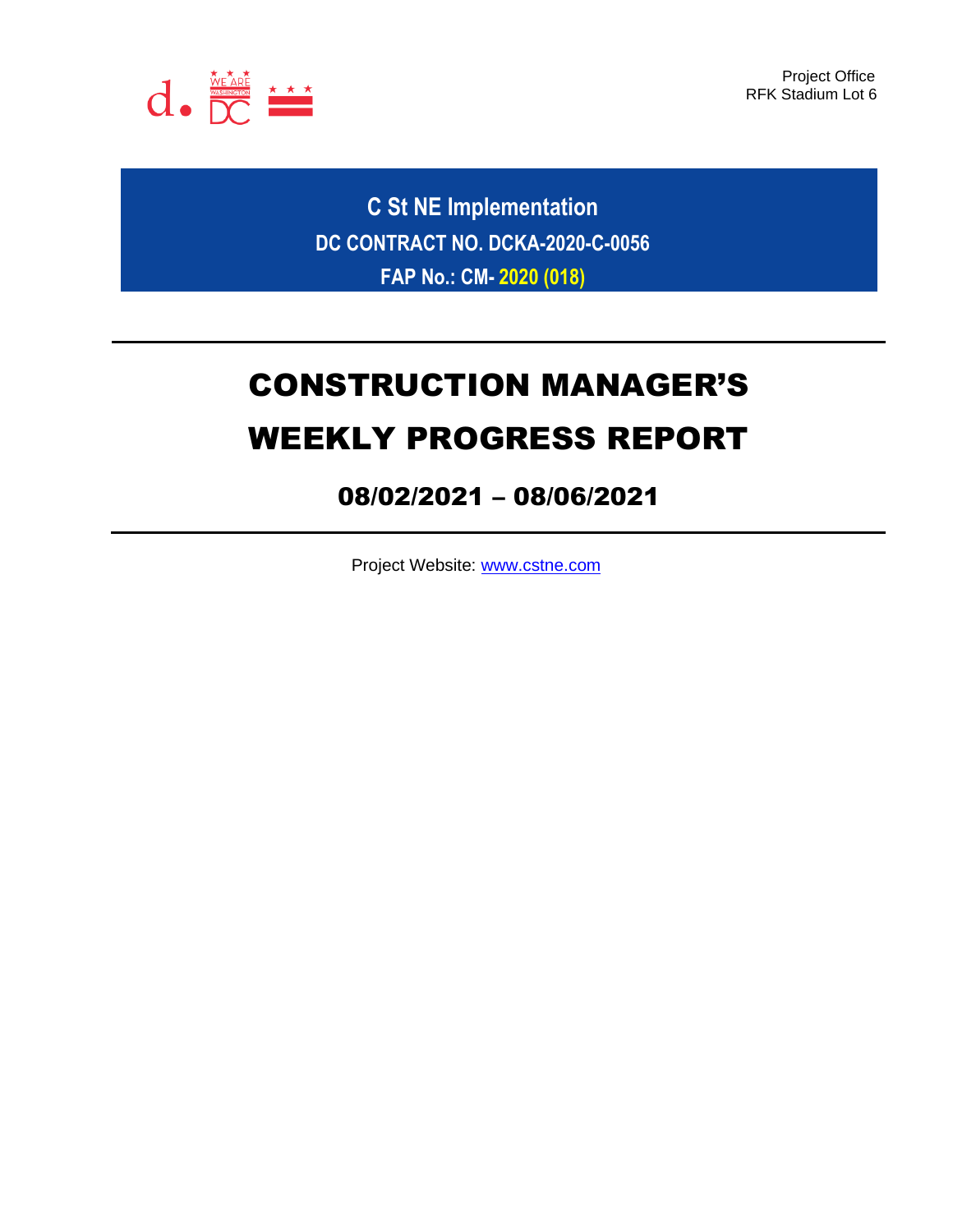

WEEK ENDING 08/06/2021

PAGE 2 of 5

## **1. EXECUTIVE SUMMARY**

#### **Project Description:**

Work under this contract consists of improving the existing streetscape and safety for pedestrians and cyclists. The project plans to mill and overlay the pavement surface, reconstruct sidewalks as needed, and install bulb-outs and bus pads, crosswalks, pavement marking and wheelchair ramps. Streetlights, traffic signals and drainage structures will be upgraded. Other design elements considered for the project are LID elements and intersection improvements. The project will upgrade the bike facilities from bike lanes to protected bike lanes, add more pedestrian crossings, and ensure the street complies with the Americans with Disabilities Act (ADA).

This project is 83% Federally Funded and 17% District-Funded. DDOT selected Anchor construction corporation. as the contractor and awarded the \$15,995,763.50 contract on February 17th, 2021. DDOT issued notice to proceed with contract work to Anchor construction corporation with work to begin on April  $26<sup>th</sup>$ , 2021 and a substantial completion date of September 28th, 2022

Jacobs is providing Construction Management and Inspection services. DDOT issued a task order to Jacobs on February 12<sup>th</sup>, 2021 that will expire on October 15<sup>th</sup>, 2022.

## **2. STATUS OF CONSTRUCTION / PROGRESS SUMMARY**

Work this week was performed during the day on date, August 2<sup>nd</sup>, 2021 thru date August 6<sup>th</sup>, 2021. Work included the CM Agent Team organizing, chairing, and participating in meetings with DDOT, Anchor Construction, WGL, creating and revising meeting minutes, reviewing IDR's, reviewing design plans, reviewing specifications, reviewing RFI's, reviewing submittals, updating submittal and RFI logs, issuing NCR's, and drafting correspondence on DDOT's behalf, and answering various DDOT and Contractor queries.

The Contractor performed the following construction activities this week.

#### *Monday 08/02/2021*

#### **CM**

• Verified & inspected Contractor work activities

#### **Contractor**

- $\bullet$  C St NE & 20<sup>th</sup> St S&J
	- o Place 15" RCP between Manhole M7-4 and inlet I7-12
- C St NE 1900 Block S&J
	- o Saw Cut for Manhole M7-6
- C St NE & 21st St Anchor
	- o Backfill 18" RCP between Manhole M8-4 and existing M8-4 with unapproved material (GAB AI Rockville) and no compaction testing, placed asphalt
- C St NE & 22<sup>nd</sup> St Anchor
	- Backfilled Manhole M8-6 with unapproved material (CR-6 AI Rockville) and no compaction testing was performed

#### *Tuesday 08/03/2021*

#### **CM**

• Verified & inspected Contractor work activities

#### **Contractor**

 $\bullet$  C St NE & 20<sup>th</sup> St – S&J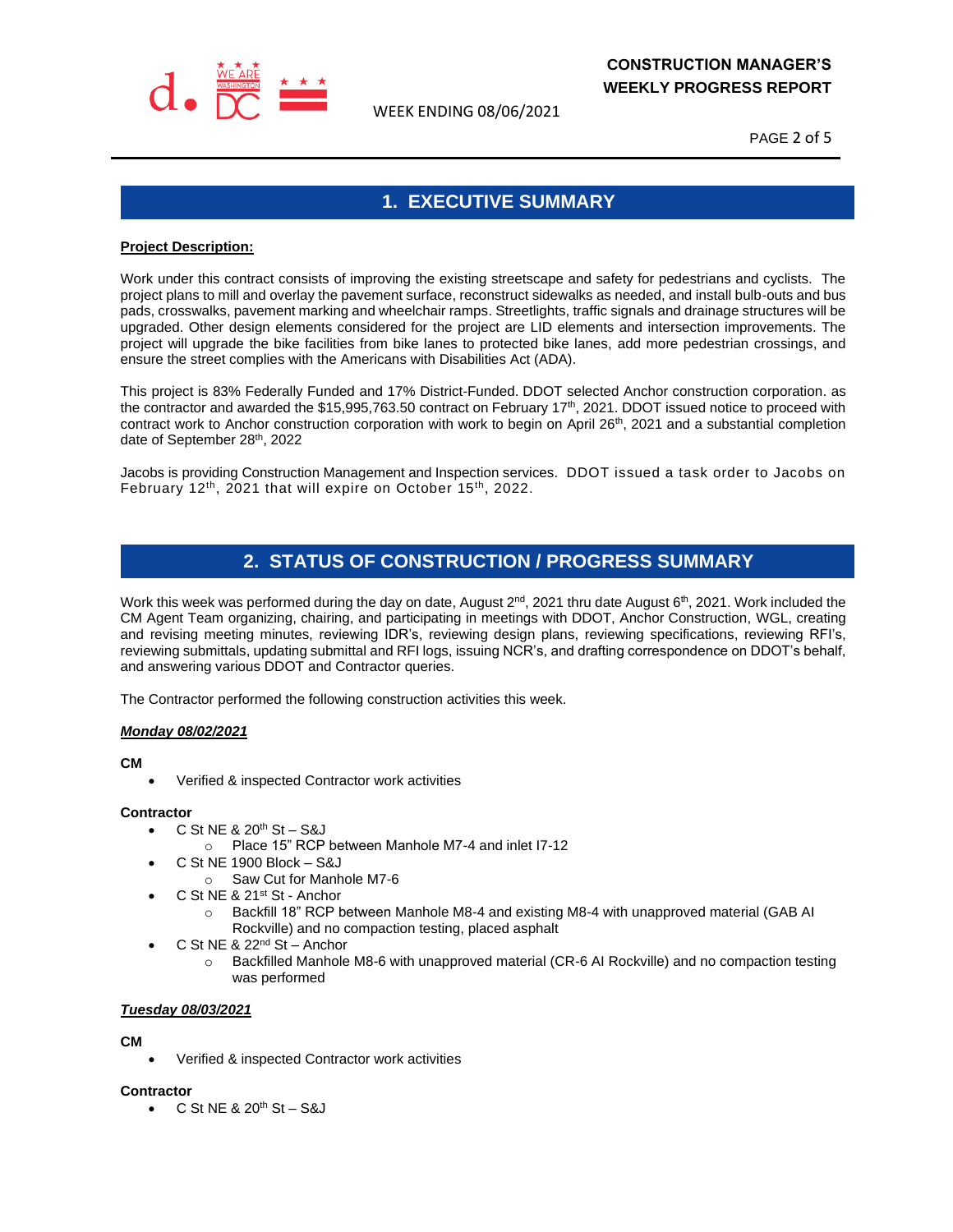

### **CONSTRUCTION MANAGER'S WEEKLY PROGRESS REPORT**

WEEK ENDING 08/06/2021

PAGE 3 of 5

- o Remove soft subgrade and reset 15" RCP between Manhole M7-4 and inlet I7-12
- C St NE & 22<sup>nd</sup> St Anchor
	- o Backfilled Manhole M8-6 with unapproved material (GAB AI Rockville) and no compaction testing was performed
	- o Sawcut for Inlet I8-6

#### *Wednesday 08/04/2021*

#### **CM**

• Verified & inspected Contractor work activities

#### **Contractor**

- C St NE  $8.20<sup>th</sup>$  St S&J
	- o Placed remaining 15" RCP between Manhole M7-4 and inlet I7-12
- C St NE & 22<sup>nd</sup> St Anchor
	- o Excavation for M8-6 to I8-6 RCP and inlet I8-6

#### *Thursday 08/05/2021*

#### **CM**

• Verified & inspected Contractor work activities, tested concrete

#### **Contractor**

- C St NE 1900 Block S&J
	- o Test pit for Manhole M7-6 and Inlet I7-10
- $\bullet$  C St NE & 20<sup>th</sup> St S&J
	- o Placed concrete for 15" RCP between Manhole M7-4 and inlet I7-12
- C St NE & 22<sup>nd</sup> St Anchor
	- o Placed inlet I8-6 RCP and 15" RCP between M8-6 and I8-6

#### *Friday 08/06/2021*

#### **CM**

• Verified & inspected Contractor work activities, tested concrete

#### **Contractor**

- C St NE 1900 Block S&J
	- o Trench excavation for Inlet I7-10
- $\bullet$  C St NE & 20<sup>th</sup> St S&J
	- o Backfilled 15" RCP between Manhole M7-4 and inlet I7-12 with (approved) CR-6 from AI Bladensburg, compaction testing failed
- C St NE & 22<sup>nd</sup> St Anchor
	- o Placed concrete for 15" RCP between M8-6 and I8-6

## **3. PHOTOS OF WORK PERFORMED THIS PERIOD**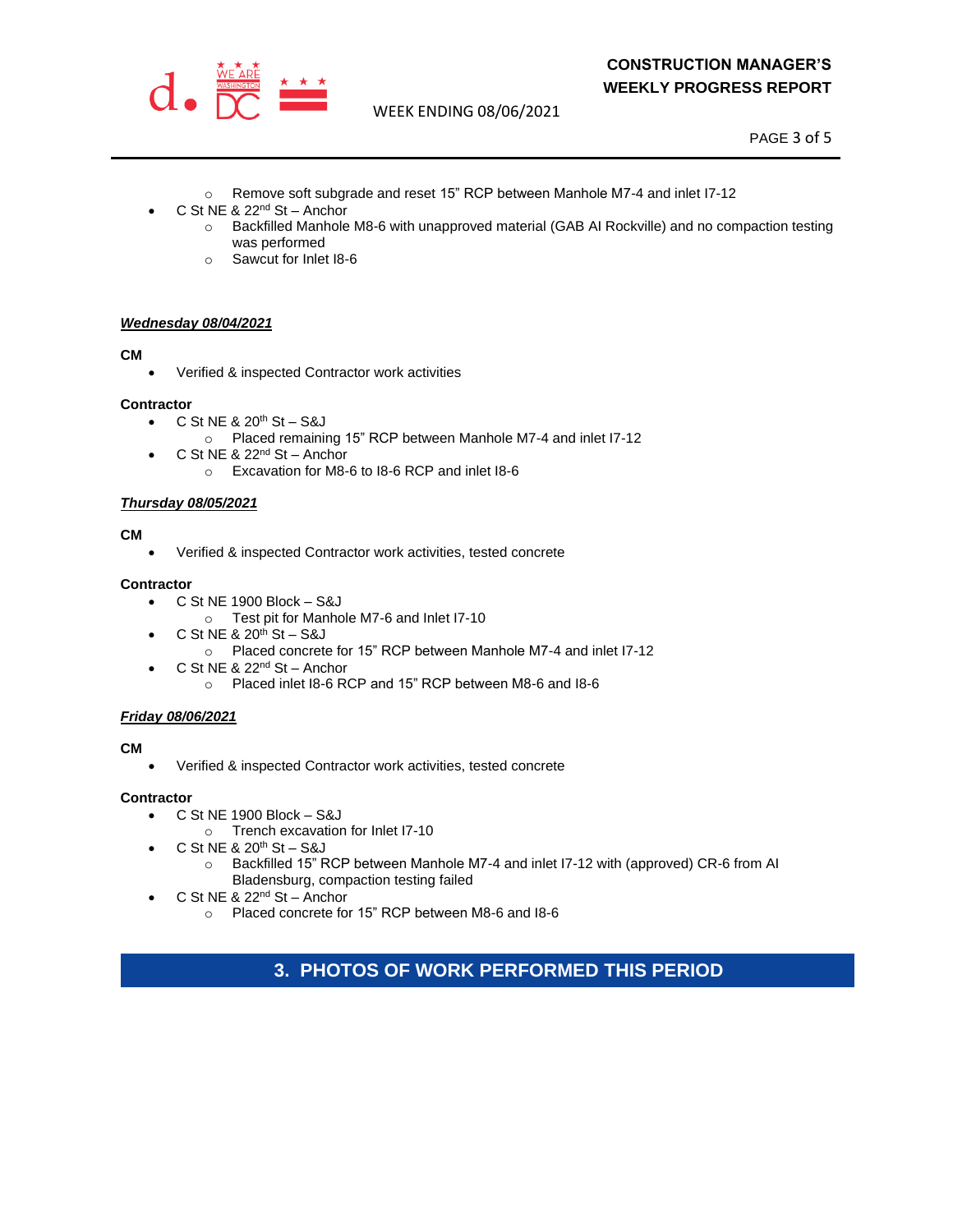

## **CONSTRUCTION MANAGER'S WEEKLY PROGRESS REPORT**

WEEK ENDING 08/06/2021

PAGE 4 of 5